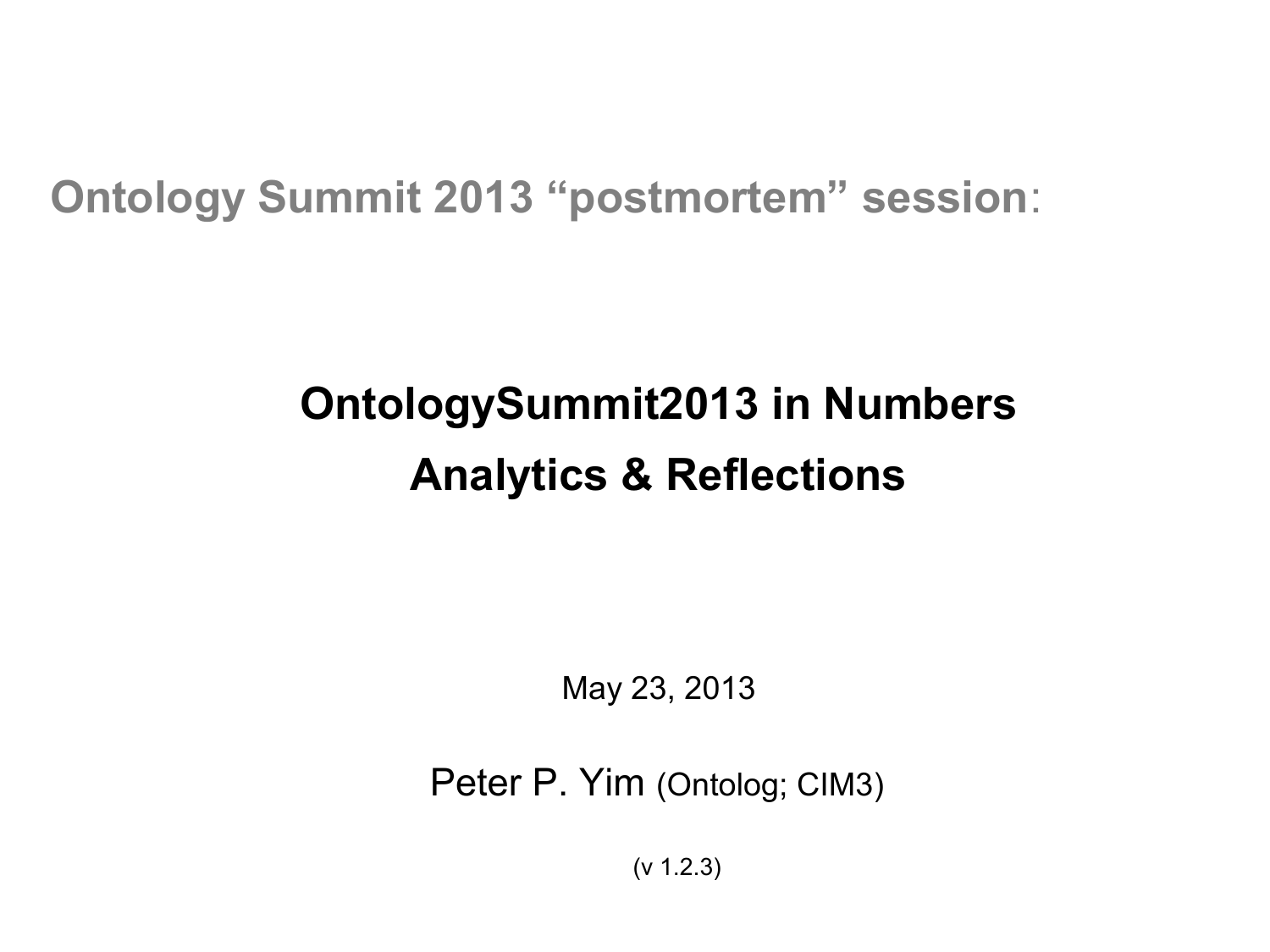What we've accomplished ...

That was a really good Ontology Summit this year ... the most complex and accomplished to date, I would venture to say.

We did 15 virtual sessions, 7 hackathons, 2 websites, one survey, built a community library, two Press Releases, and published a Communique, all in a matter of less than 4 months, with collaborators from more than 10 countries!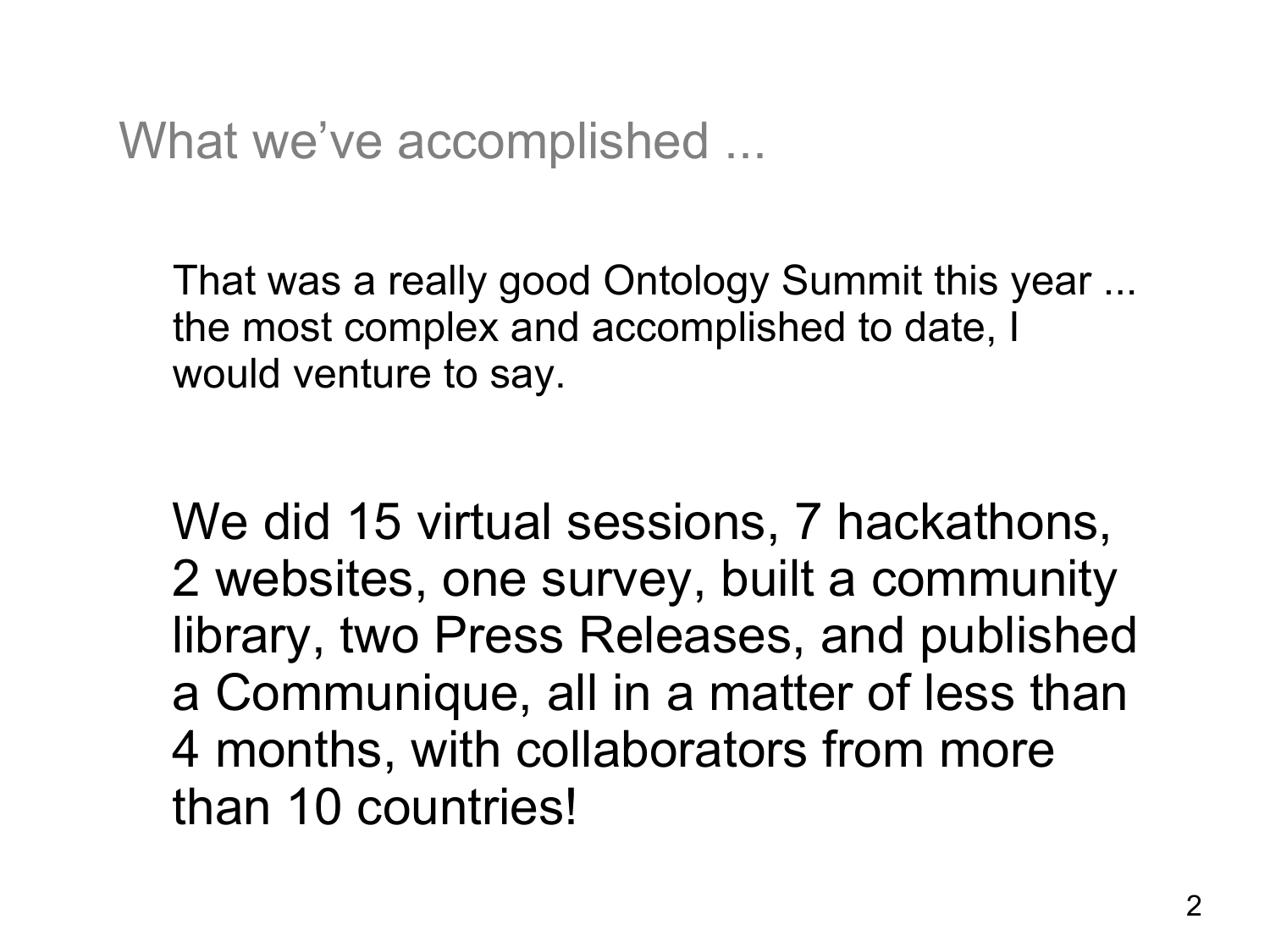#### Ontology Summit 2013 – statistics (as of 2013.05.23 – 06:30 PDT )

- Co-organizers: 6
- Organizing committee Members: 16
- Advisory Committee Members: 92
- Co-sponsors: 76
- [ontology-summit] list subscribers: 579
- Communique co-editors: 16
- Virtual org sessions: 8
- Electronic Messages exchanged: 1111
- Virtual community sessions: 20
- Hackathon-Clinic sessions: 7 (new!)
- Two-day Symposium
	- $\blacklozenge$ registrants: 69(o) 31(v)
	- Attendees: est. 35(o) 34(v)
- Presentations made: 103
- Communique endorsements:  $145$  (as at end-of-day 2012.05.23)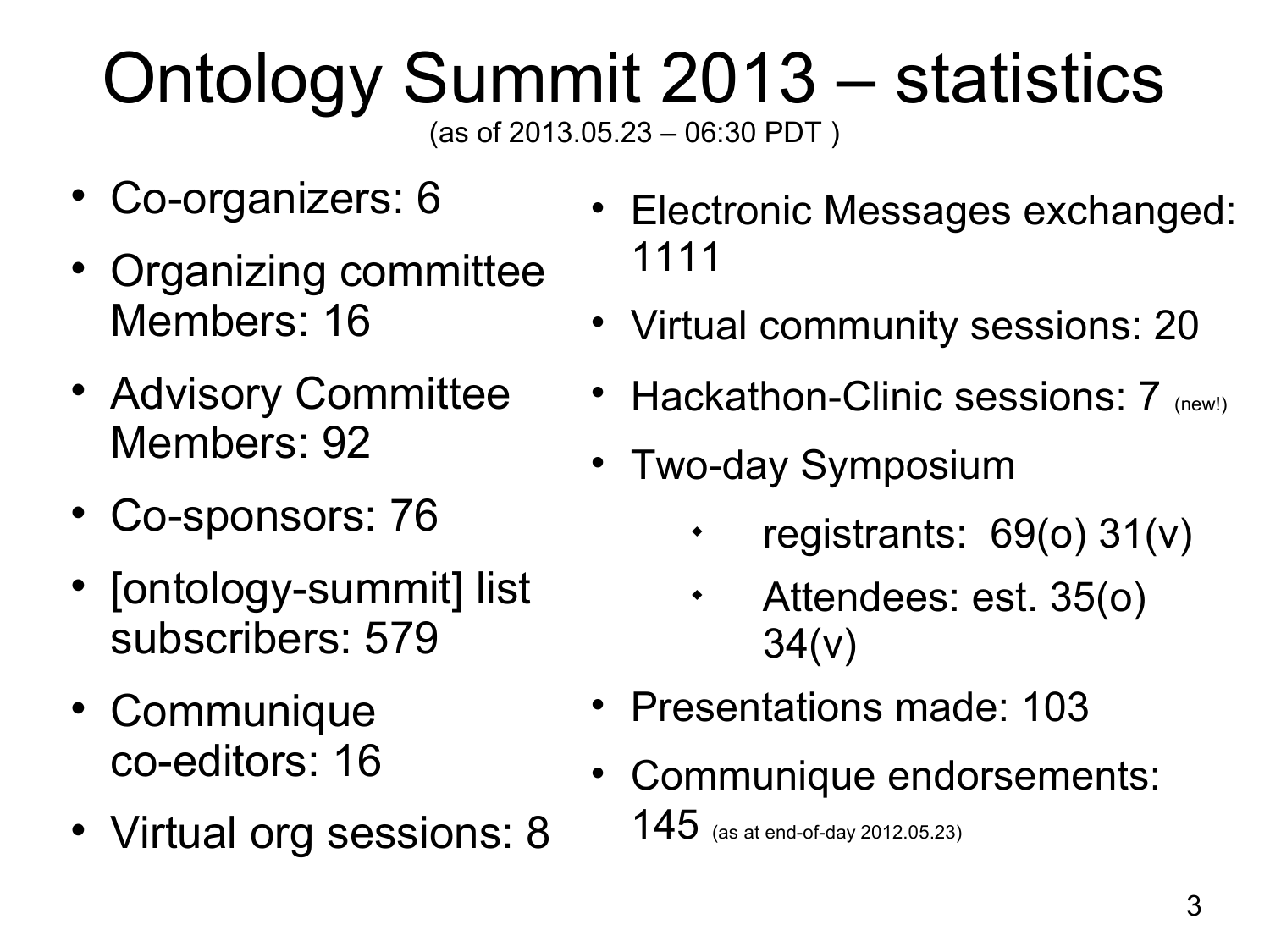### Comparing to previous years

(when we had numbers)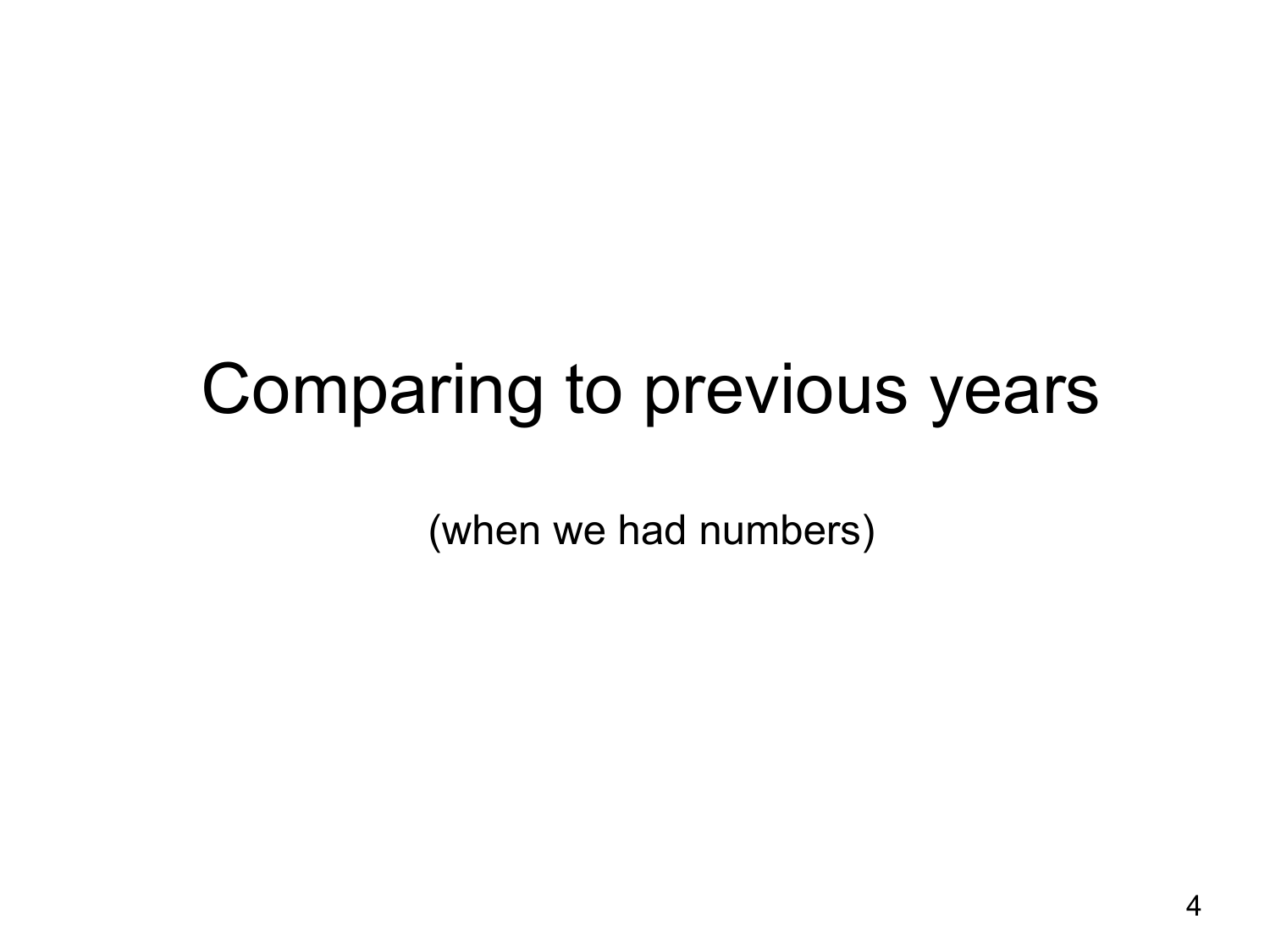## Ontology Summit 2007 - statistics

- Co-organizers: 7
- Organizing committee Members: 12
- Advisory Committee Members: 0 (not yet established)
- Co-sponsors: 49
- [ontology-summit] list subscribers: ?
- Communique co-editors:  $2$  ... (Communique fits into 2 pages)
- Virtual organizing Sessions: 0 (not yet established)
- Virtual community Sessions: 0 (not yet established)
- Electronic Messages exchanged: 1600
- Two-day Symposium registrants: 60 (est.)
- Presentations made: 18
- Communique endorsements: 57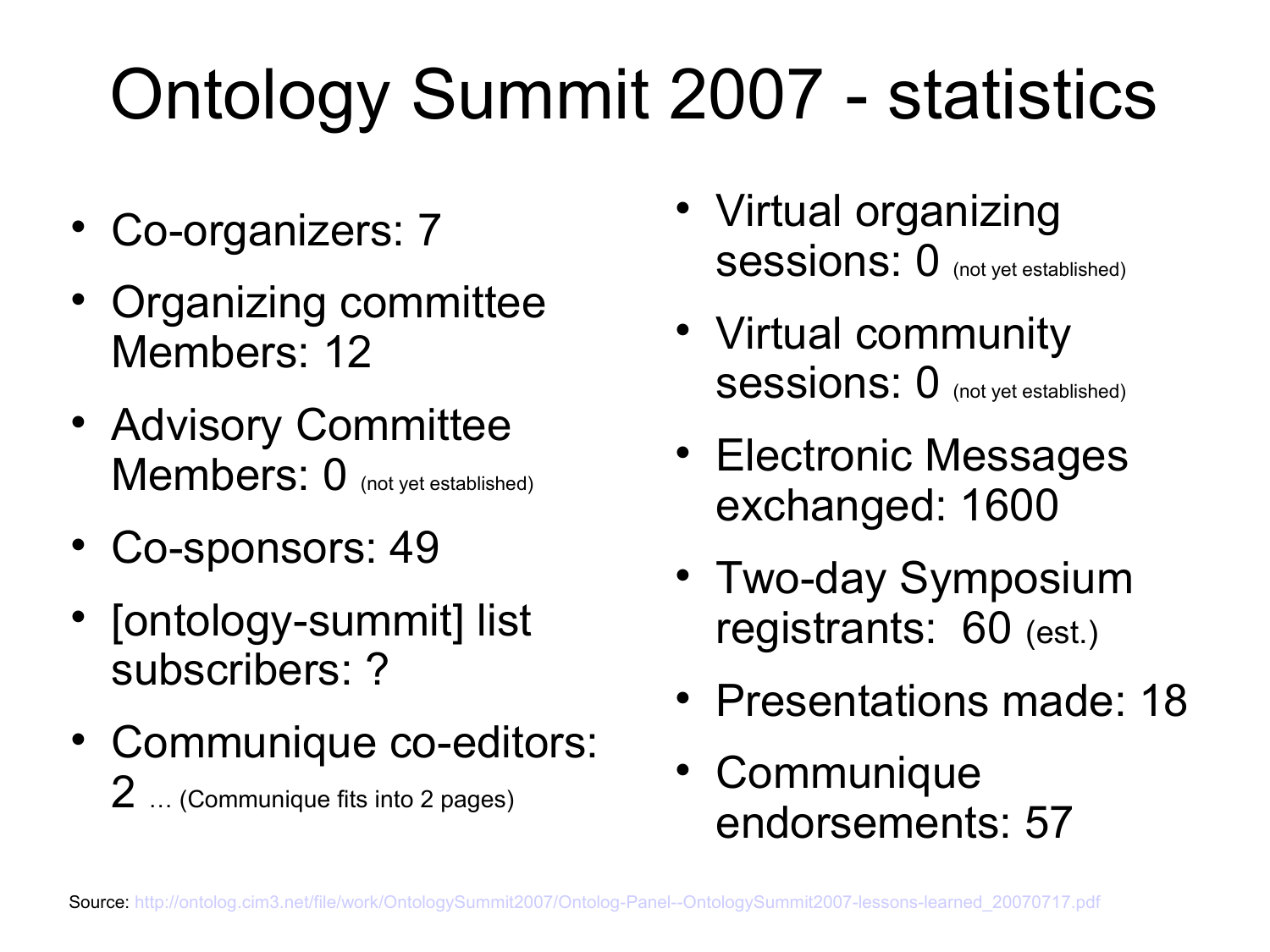## Ontology Summit 2011 - statistics

- Co-organizers: 6
- Organizing committee Members: 20
- Advisory Committee Members: 114
- Co-sponsors: 64
- [ontology-summit] list subscribers: 406
- Communique co-editors: 16
- Virtual organizing sessions: 11
- Electronic Messages exchanged: 1220
- Virtual community sessions: 15
- Two-day Symposium registrants: 95
- Presentations made: 93
- Communique endorsements: 91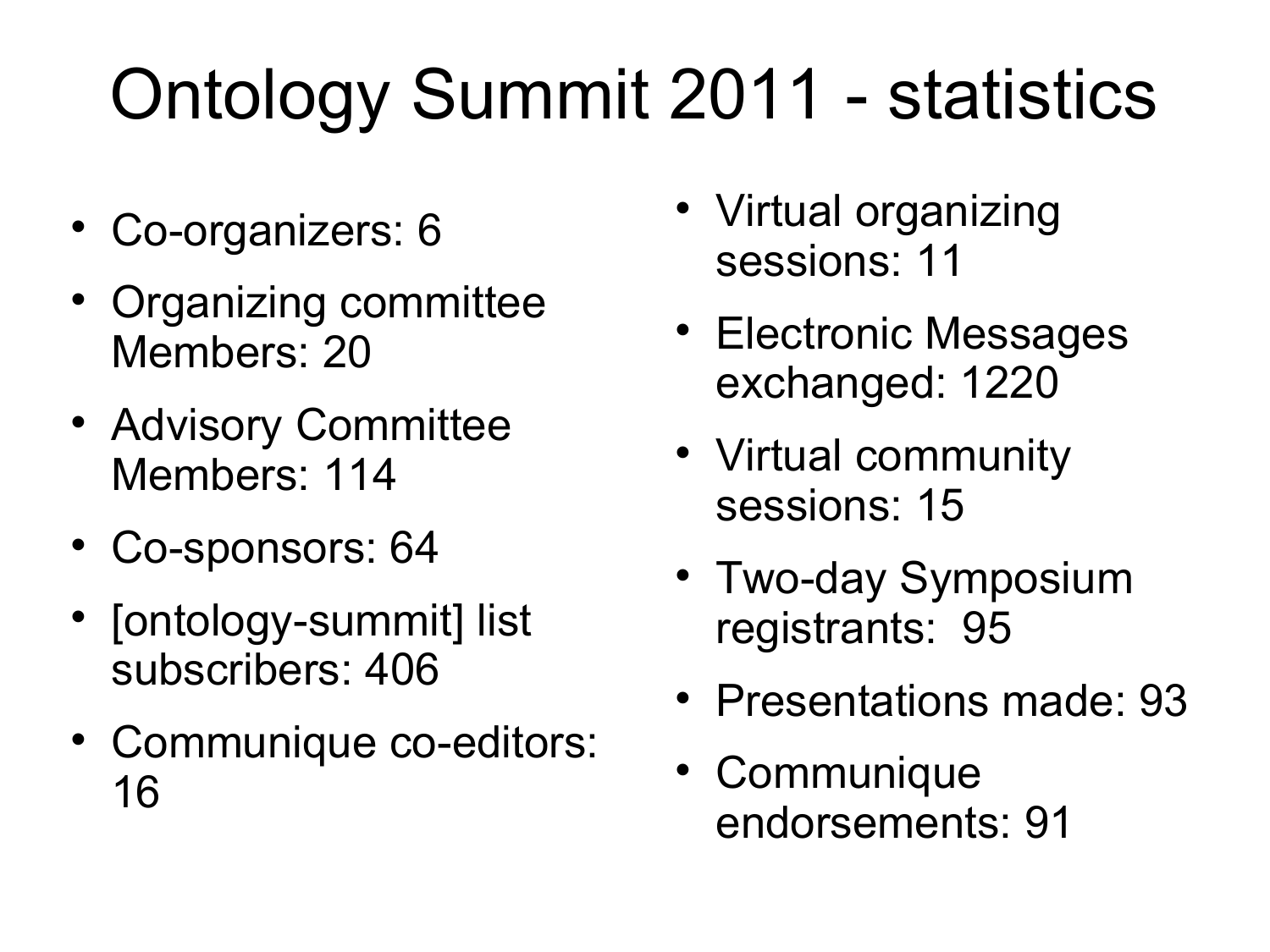# Ontology Summit 2012 – statistics

(as of 2012.04.26 – 08:00 PDT )

- Co-organizers: 6 =
- Organizing committee Members: 26 +
- Advisory Committee Members: 93 -
- Co-sponsors: 73 +
- [ontology-summit] list subscribers: 501 +
- Communique co-editors: 14 -
- Virtual organizing sessions:  $11 =$
- Electronic Messages exchanged: 1310 +
- Virtual community sessions:  $17 +$
- Two-day Symposium registrants: 80 -
- Presentations made: 99 +
- Communique endorsements: 144 + (2012.05.19)

**Legend: =** same ; **+** increased ; **-** decreased (as compared to last year)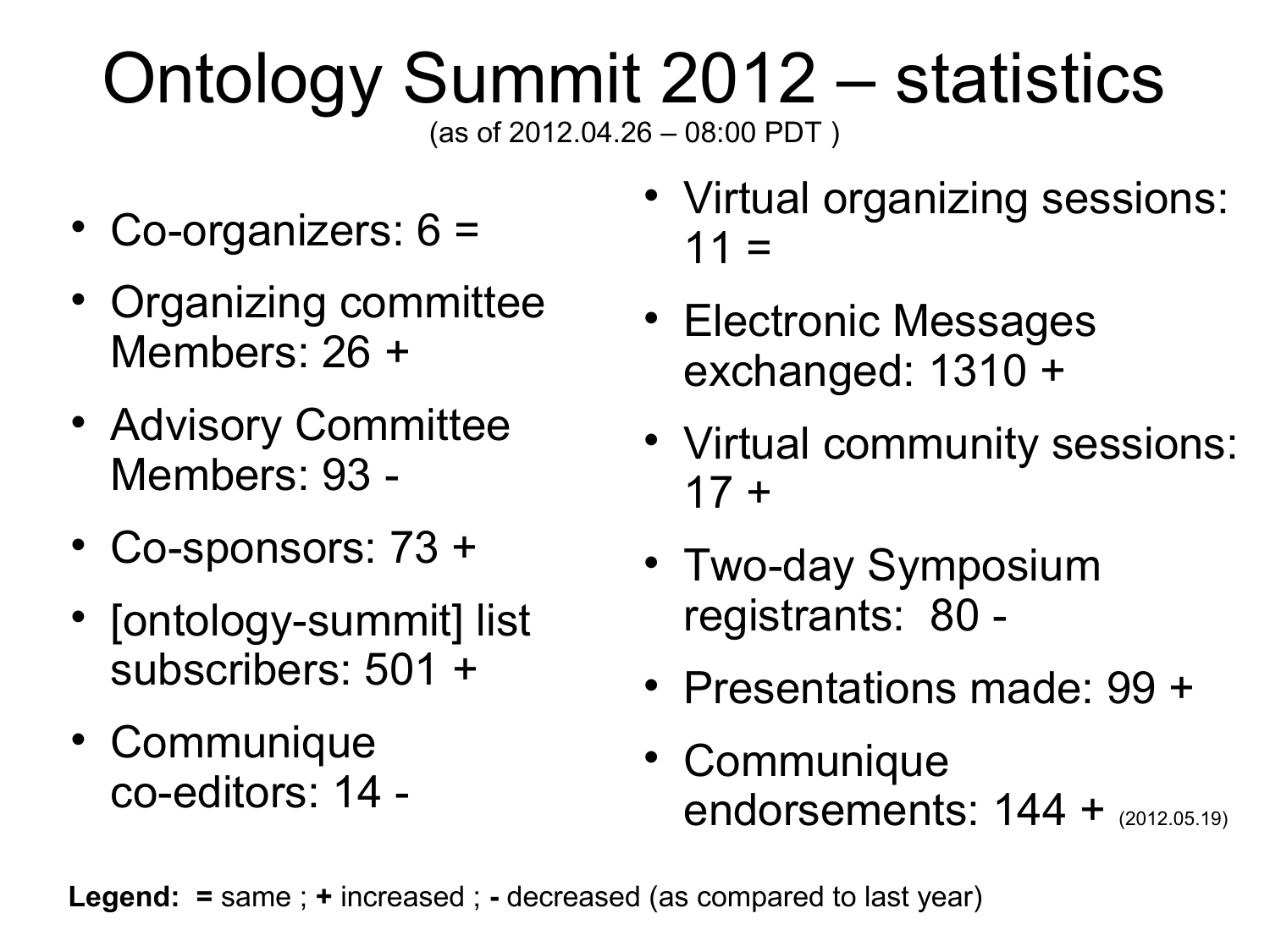#### Ontology Summit 2013 – statistics (as of 2013.05.23 – 06:30 PDT )

- Co-organizers: 6 =
- Organizing committee Members: 16 -
- Advisory Committee Members:  $92 \approx$
- Co-sponsors: 76 +
- [ontology-summit] list subscribers: 579 +
- Communique co-editors: 16 +
- Virtual org sessions: 8 -
- Electronic Messages exchanged: 1111 -
- Virtual community sessions: 20 +
- Hackathon-Clinic sessions: 7+
- Two-day Symposium
	- $\blacklozenge$ registrants: 69(o) 31(v)+
	- Attendees: est. 35(o) 34(v)
- Presentations made: 103 +
- Communique endorsements: 145 (end-of-day 2012.05.23)  $+$